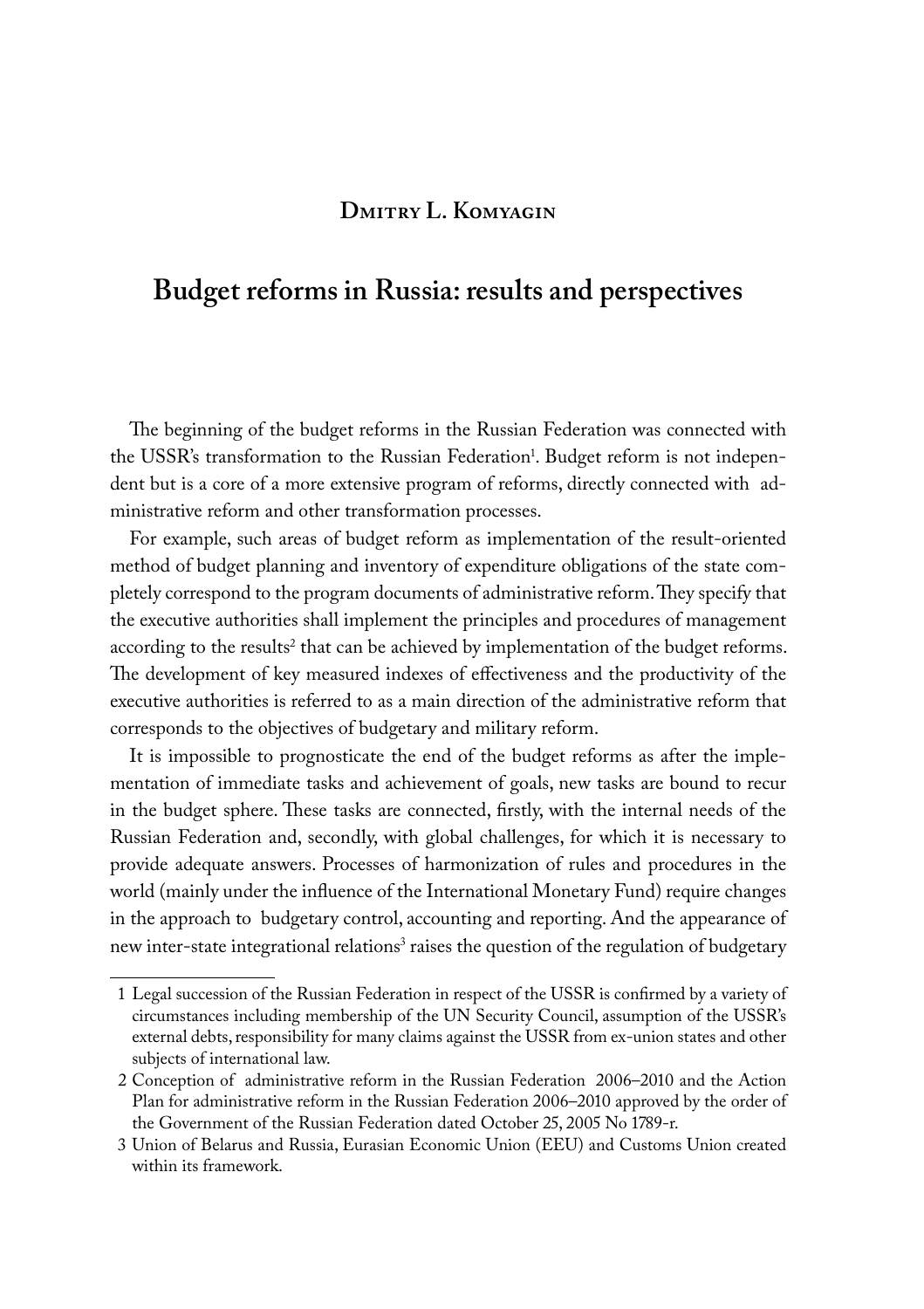relations at supranational (supra-state) level. The constant motivating factors of Russian budget reform are the accumulation of national experience and the need to adopt and implement new technologies.

In this article the following issues concerning budget reform in Russia are examined:

- Analysis of changes in budget legislation. The key changes affecting the main financial law – the Budget Code of the Russian Federation and other laws which regulate budgetary relations.
- Analysis of reforms in the budget system. The budget system includes some groups of relations: between the Russian Federation as a whole and its parts (members of the Russian Federation); between the Russian Federation and municipalities; between the members of the Russian Federation and municipalities as well as internal relations between members of the Russian Federation and municipalities. All these relations are problematic in Russia and the history of decisions taken in this sphere can be instructive and useful for the foreign observer.
- Analysis of budgetary process reforms.
- Historical review of budget reforms in Russia from the period of Peter the Great's reign (17th century) to the end of the Soviet period (1991). Budget reforms are interconnected with the history of state administration and with Russian history in general and this explains the uniqueness of Russian budget legislation.
- Review of budget reforms in contemporary history (since 1991) which can be divided into several clear stages.

There has been no specific research carried out by Russian scholars which has focused on all budget reforms in Russia though some aspects and historical reviews were analyzed in the works of Bescherevnikh V.V., Sinitsin N.A.; Artiukhin R.E.; Nesterenko T.G. along with other scholars in the fields of law and economics.

What is budget reform in Russia? Reforming in the budget sphere (since 1991) should be divided into some coherent categories: changes in legislation, reform of interbudgetary relations and reform of the budgetary process, which can be considered separately. Within these transformations, budgetary control, budget classification, budget accounting and reporting were reformed. The directions of budget reform stated above are interconnected as changes in budget legislation appear as a result of enhancement of the budget structure, budgetary process and other institutions of budgetary law.

Reform of budget legislation is ongoing**<sup>4</sup>** . Generally, the budget legislation of the Russian Federation can be characterized as consisting of two parts: the permanent law on public finance, which is now a codified act and is referred to as the Budget Code of the Russian Federation (hereinafter referred to as the BC RF) and yearly laws on bud-

<sup>4</sup> The text of the official acts of the legislation is available on the official web-portal of legal information http://pravo.gov.ru/.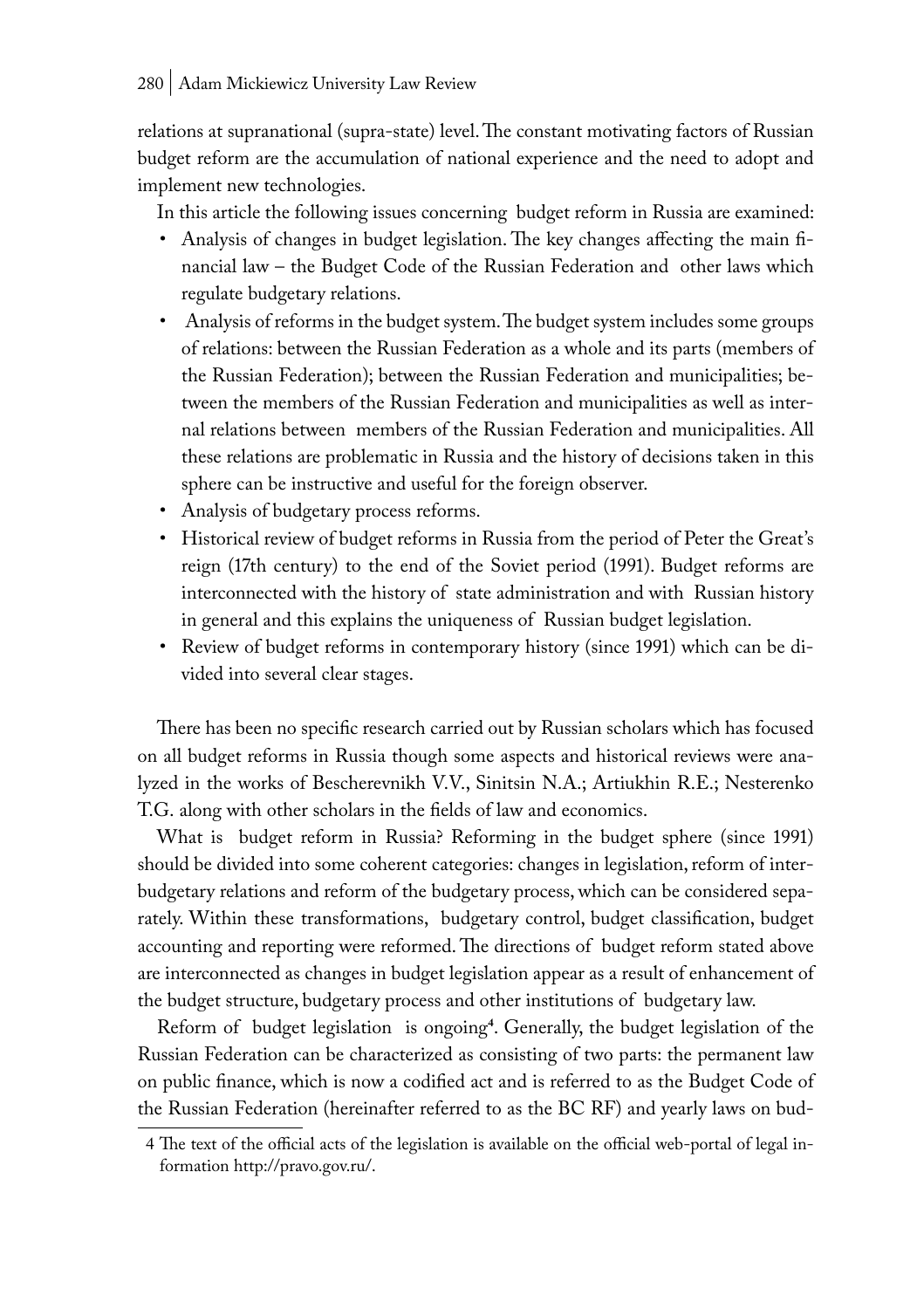gets in the budget system adopted in accordance with it. The standards for regulating budgetary relations are included in a variety of other laws that shall be considered as the sources of budget law.

It is noted that only three articles from the original version of the BC FR are in force: Art. 4 "Budget Legislation and Standards of International Law", Art. 37 "Principle of Budgetary Reliability", Art. 307 "Enforcement of the Present Code". The BC FR contains a lot of articles which have been cancelled and reenacted, leading to a difficult numbering system which leads to the question whether a new version of the BC would be preferable to more changes<sup>5</sup>.

It is interesting that measures were taken for protection of the BC RF against nonsystemic and chaotic changes. In 2013, the BC RF and the Tax Code of the Russian Federation were included in a regulation according to which changes in these codes and suspension, cancellation and recognition of certain provisions as being invalid are made by separate federal laws and cannot be included in the texts of the federal laws changing the other legal acts<sup>6</sup>.

Changes and additions to the BC FR, first of all, are connected with the development of all categories of budget activities, and the enlargement of the BC RF to cover a greater range of legal relationships.

For example, in the BC RF was included:

- in 2004 a new chapter 19.1 "Exercise of budget powers of public authorities of the subjects of the Russian Federation and local authorities during the introduction of temporary financial administration"<sup>'</sup>;
- in 2005 a new chapter 24.1 "Execution of judicial acts for applications for recovery of public funds of the budget system of the Russian Federation"<sup>s</sup>;
- in 2007 a new section 25.1 "Fundamentals of preparation, external inspection, consideration and approval of budget reporting" which consists of two chapters: 25.1 "Fundamentals of preparation, external inspection, consideration and approval of budget reporting" and 25.2 "Preparation, external inspection, consideration and approval of the budget reporting of the Russian Federation"9 .

In addition, the federal law dated August 15, 1996 No. 115-FZ "On budget classification of the Russian Federation" with simultaneous transfer of its content to chapter 4 of the BC RF since January 1, 2008<sup>10</sup>.

<sup>5</sup> R.E Artyukhin, *Problems of Budget Law Development*, "Public Finance and Financial Law" 2012. p. 183.

<sup>6</sup> Federal Law dated 07.05.2013 No 104-FZ.

<sup>7</sup> Federal Law dated 20.08.2004 No 120-FZ.

<sup>8</sup> Federal Law dated 27.12.2005 No 197-FZ.

<sup>9</sup> Federal Law dated 26.04.2007 No 63-FZ.

<sup>10</sup> Federal Law dated 26.04.2007 No 63-FZ.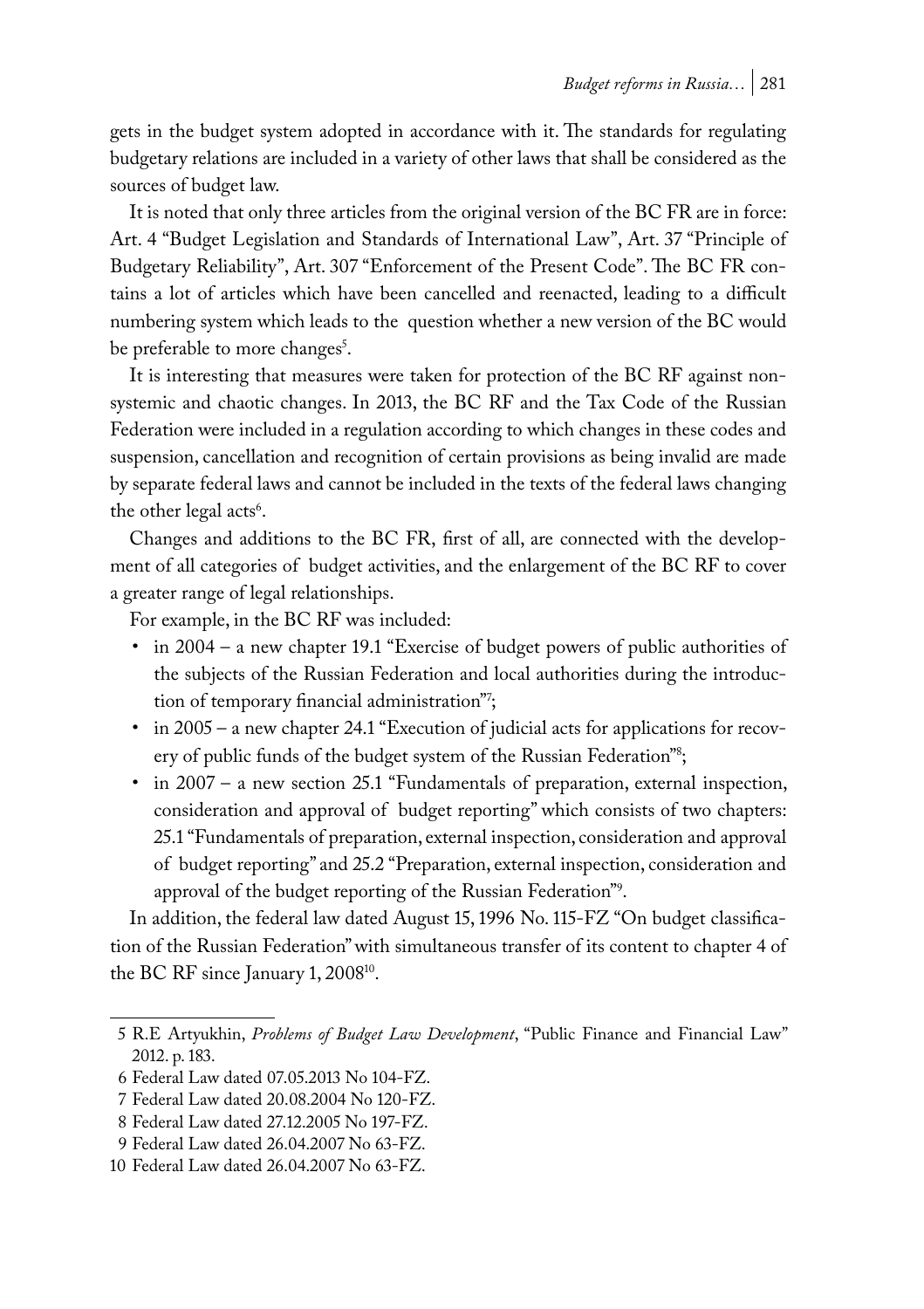#### 282 | Adam Mickiewicz University Law Review

The prospect of the expansion of the legal regulations of the BC RF connected with its coverage of all subjects included in the public management sector is noticeable. In accordance with the International Monetary Fund's recommendations (hereinafter referred to as the IMF), according to the statistics of public finance it is necessary to include all state units and all non-market non-profit organizations (hereinafter referred to as NPO's) controlled and generally financed by state units in the reporting for transactions of the public management sector. From the legal point of view, such NPO's are non-state structures, however, it is considered that they pursue a state policy and actually are a part of the state's administrative bodies. When carrying out some measures of state policy the state administrative bodies can use non-profit organizations instead of public institutions. Examples of such fields are research and engineering development, health care, safety, environmental protection and education. According to the IMF recommendations, an NPO is under state control if the state bodies determine its general policy or the program of activities, for example, through the right to appoint heads or the use of financial leverage. An indicator of a controlled NPO is the sale of its goods, works or services at non-market prices<sup>11</sup>.

But the inverse process also takes place: – clarification of the BC RF from legal norms not connected with the budgetary legal relations, with the exception of conflicts. The striking example of such a process is the long-expected changes and additions made in 2013 to the fourth section of the BC RF with a new title "Budget Violations and Budget Enforcement Measures"12.

A new version of the fourth section of the RC RF eliminated the contradictions connected with the application of criminal and administrative liability for violations in the budget sphere. In particular, the former version of the BC contained 18 references to the RSFSR Code of Administrative Offenses which have been invalid since 2002. A version of the Code of Administrative Offences of the Russian Federation (hereinafter referred to as the CAO), effective from 2002 to 2013, only determined responsibility for three of 18 types of violations of the budget legislation specified in the BC RF<sup>13</sup>. Today this situation has been corrected, the CAO includes all missing norms which are at the same time excluded from the BC RF.

After the changes to the fourth section of the BC RF, there are no obvious collisions and gaps, and its contents are quite adequate for the systemic requirements of the legislation and do not contradict other laws and normative legal acts.

<sup>11</sup> . Manual on government finance statistics. - Washington. 2001. Available at http://www.imf. org/external/pubs/ft/gfs/manual/rus/pdf/allr.pdf,.

<sup>12</sup> Federal Law dated 23.07.2013 No 252-FZ.

<sup>13</sup> *Vid*. D. L. Komyagin, *Grounds to apply enforcement measures for violations of the budget legislation and offences in the budget sphere*, "Financial Law" No. 2, 2007; D. L. Komyagin, *Commentary for the fourth section of the Budget Code of the Russian Federation*, [in:] *Commentary for the Budget Code of the Russian Federation*, 2002.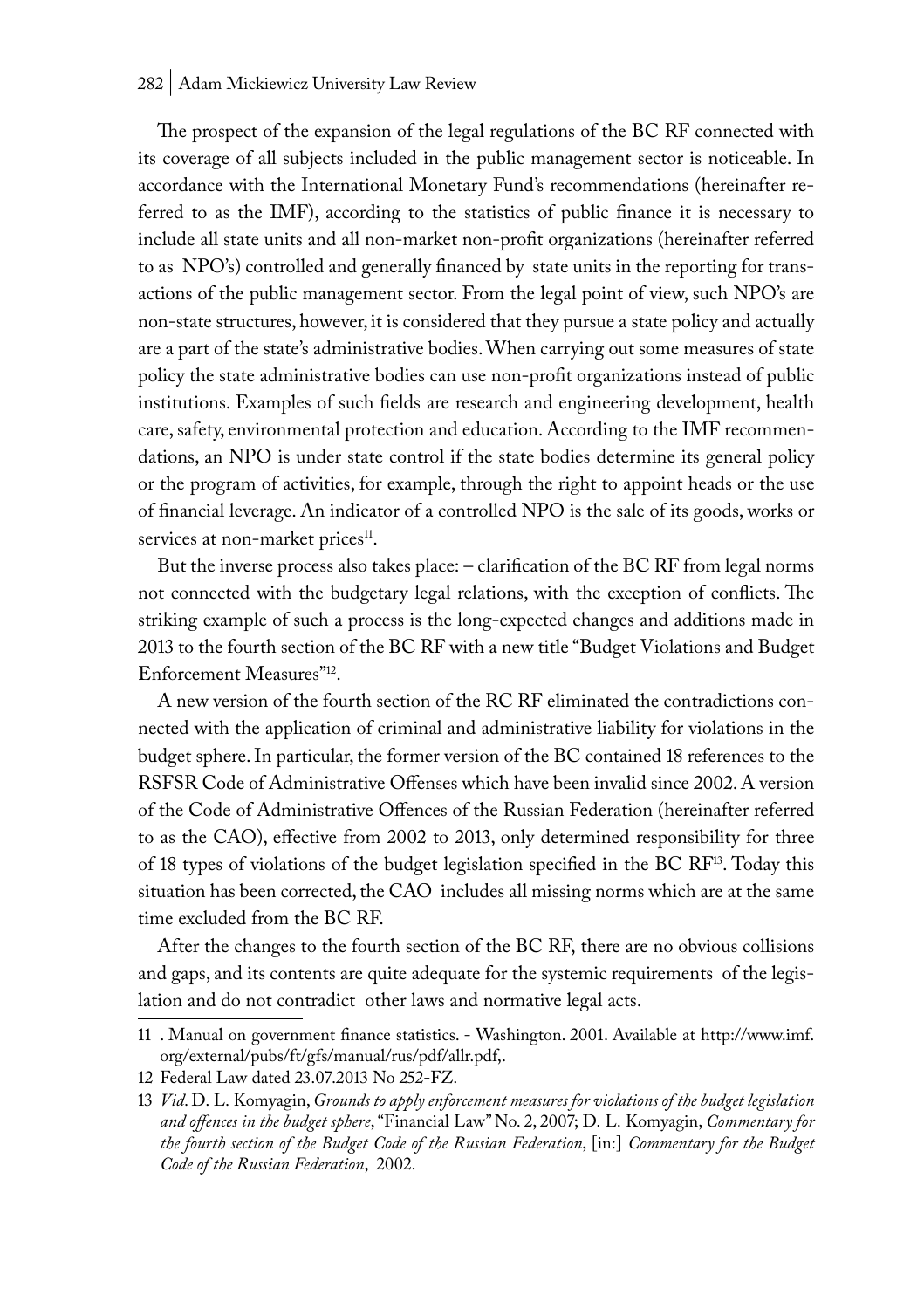Of the other laws (excluding the BC RF and laws on budgets in the budgetary system of the Russian Federation), it is necessary to refer to several of the most important laws reflecting the reforms made in the budget sphere.

First of all, the next stage of the reform of budgetary control came to an end with the adoption of a new federal law dated April 5, 2013 "On the Chamber of Accounts of the Russian Federation" which replaced the federal law which had existed before, dated January 11, 1995 No. 4-FZ "On the Chamber of Accounts of the Russian Federation". The reenacted law was developed together with the federal law dated June 23, 2013 No. 252-FZ "On Changes to the Budget Code of the Russian Federation and Separate Legislative Acts of the Russian Federation". Earlier, the federal law dated February 7, 2011 No. 6-FZ "On General Principles of the Organization and Activity of the Bodies of Control and Accounts of the Subjects of the Russian Federation and Municipalities" was adopted. With the exception of these laws, the elements of budgetary control under the powers of parliament are regulated by the recently adopted federal law dated May 7, 2013 No. 77-FZ "On Parliamentary Control". Generally, the provisions of the abovementioned laws included the contents of the Lima Declaration of Leading Principles of Control accepted in 1977 by the 9th Congress of the International Organization of Supreme Audit Institutions (INTOSAI). Generally, the development of budgetary control is characterized by a transition from inspection of the legitimacy and reliability of the performed operations to inspection (audit) of the efficiency of budgetary funds use, where the achieved result is checked and evaluated.

The issues of formation of budget expenditure and its subsequent execution are directly connected with the reform of procurements of goods, works and services for public needs. The legislation of the Russian Federation on public procurements is based at the same time on the provisions of the BC RF and the Civil Code of the Russian Federation (hereinafter referred to as the CC RF). The results of reform in this sphere were reflected in the adoption of the federal law dated April 5, 2013 No. 44-FZ "On the Contract System in the Sphere of Procurements of Goods, Works, Services for State and Municipal Needs" (hereinafter referred to as the Law on the Contract System) which replaced an earlier federal law dated July 21, 2005 No. 94-FZ "On Placement of Orders for Deliveries of Goods, Performance of Work, Rendering of Services for State and Municipal Needs" (hereinafter referred to as the Law on Procurements).

The fundamental difference of the reenacted law from the law that was effective earlier is that all stages of public procurements are settled now: planning; definition of suppliers (contractors); conclusion of the contract on behalf of the Russian Federation, subject of the Russian Federation or municipality; specifics of execution of these contracts; monitoring, audit and control in the sphere of procurements. The problems which should be solved in the near future are the integration of the budgetary process and the procedure of government procurements, ensuring the mutual optimization of these processes.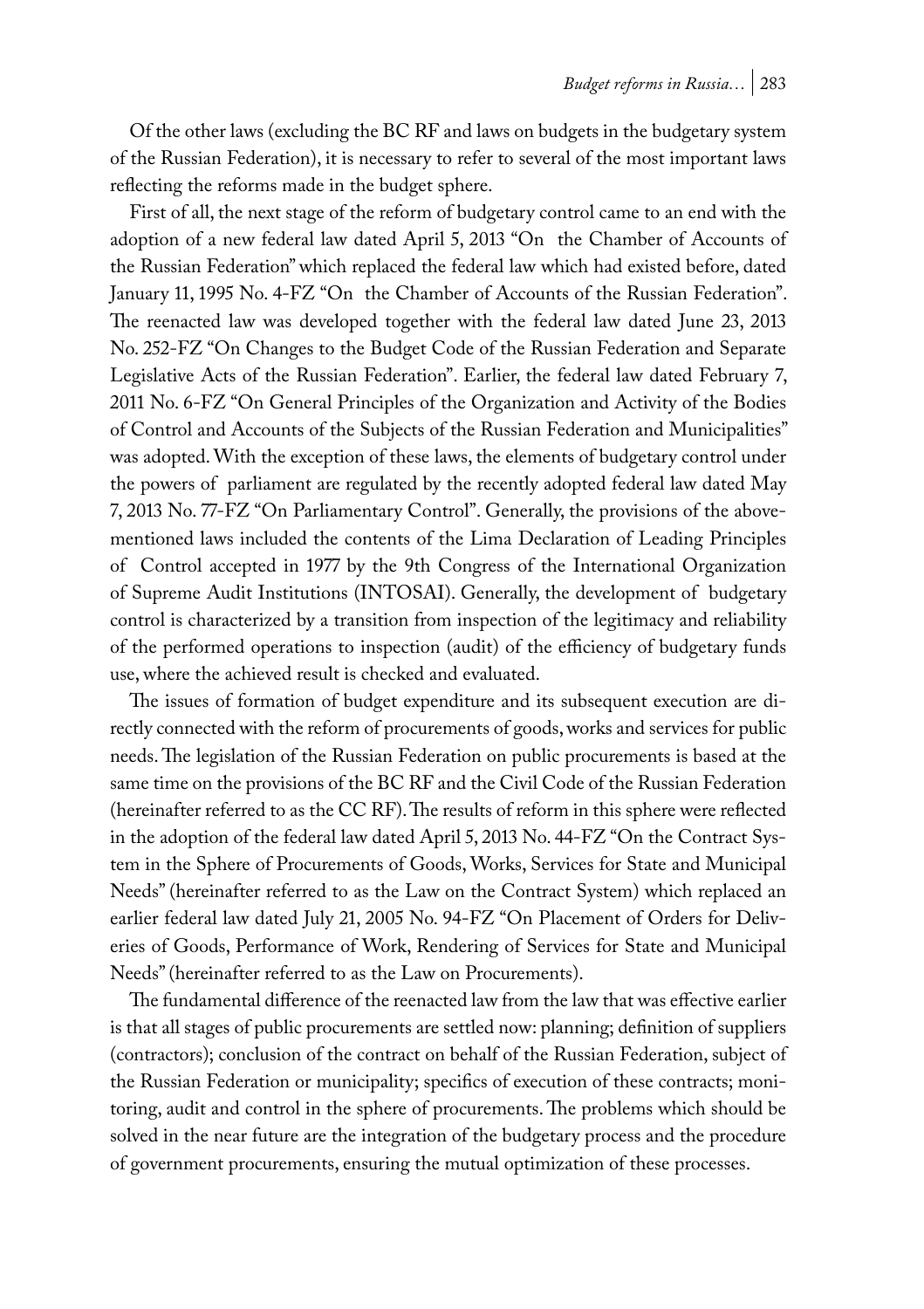The end of the next stage of the reform of the sector of public institutions is connected with the adoption of the federal law dated May 8, 2010 No. 83-FZ "On Changes to Separate Legislative Acts of the Russian Federation in Connection with Improvement of Legal Status of the Public (Municipal) Institutions" which changed the Civil Code of the Russian Federation, the federal law "On Non-profit Organizations" and several other laws regulating structural features of public institutions. The federal law dated November 3, 2006 No. 174-FZ "On Autonomous Institutions" was adopted earlier.

Public institutions, being participants in the budgetary process, directly carry out budget activities both in terms of implementation of expenditures and mobilization of budget revenues. Originally (at the beginning of the budget reforms), there was only one type of institution founded on public (state or municipal) property – budgetary institutions. After the reforms were carried out there were three types of public institution: state institutions, budgetary institutions and autonomous institutions. Thus, the state institutions correspond to those budgetary institutions which had existed earlier, prior to the transformations, and new budgetary institutions represent a transitional form for those institutions which do not quite fit the image determined for state or autonomous institutions.

The difference between the three types of organization consists, mainly, in the degree of autonomy in relation to the founder – the Russian Federation, a subject of the Russian Federation or a municipality. An autonomous institution, which has the right to open settlement accounts independently with commercial banks and to perform accounting according to the rules established for organizations in the production and economic spheres, has the greatest freedom. The founders do not bear subsidiary responsibility for the obligations of autonomous and budgetary institutions. The budgetary institutions are not vested with the right to open bank accounts and carry out their activities using personal accounts opened by them in bodies of the Federal Treasury. However, there is no strict control of budgetary institutions, they have the right to maneuver expenditures within a general remaining balance on a personal account. The subsidiary responsibility of the founder remains for the obligations of state institutions. The state institutions carry out activities using personal accounts opened by them in bodies of the Federal Treasury based on the budget estimate, which is the code of limits for assumption of liabilities in terms of the codes of budget classification.

State institutions, as a rule, are public authorities, and budgetary and autonomous institutions are institutions of science, culture, art, education and health care.

The planned result of the reform of public institutions was to increase their competitiveness and eliminate the situation where the founder becomes indebted because of the obligations of public institutions. It is difficult to talk about the results of this reform as it is ongoing.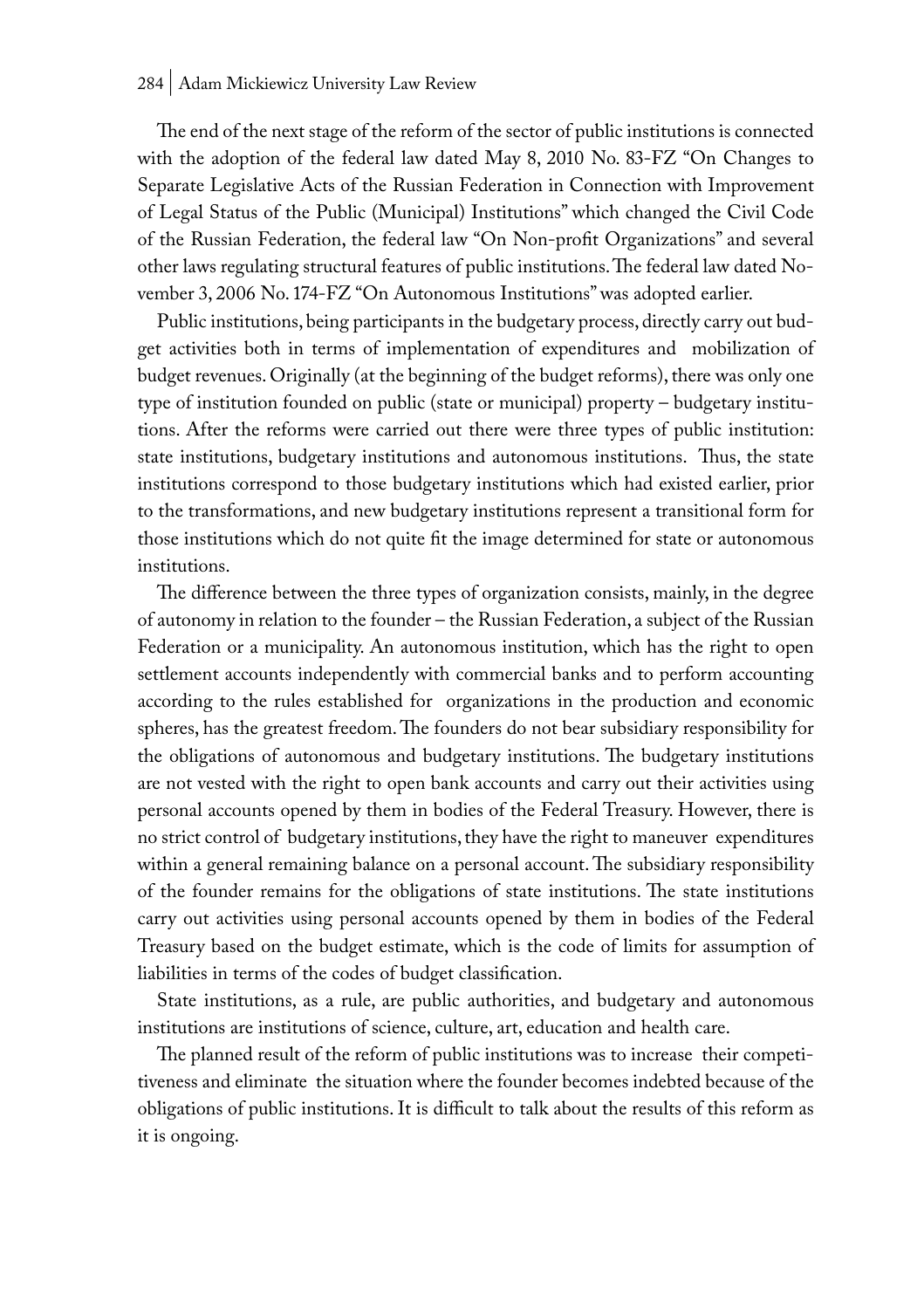One more element of the budget reforms which can be seen through a prism of legislative activity is the reform of state strategic planning. Inherently, the budget is a financial plan which is devised as part of the implementation of the general state strategic plan (economic plan, plan of social and economic development) and plays a secondary role in relation to the strategic plan. In the absence of a strategic planning system, the budget carries out unusual functions<sup>14</sup>. An understanding of this problem was reflected in the Decree of the President of the Russian Federation dated May 7, 2012 No. 596 "On Long-term State Economic Policy" which provides the preparation and introduction of the federal law draft about state strategic planning entering into the State Duma of the Russian Federation. This law shall provide for coordination of strategic management and measures of budget policy<sup>15</sup>. One of the basic documents of state strategic planning in the draft law is called a long-term budget strategy.

Changes in the budget legislation, as a rule, are consequences of implementation of the budget policy carried out by the President of the Russian Federation and the Government of the Russian Federation which is described hereinafter.

### **The Budget system**

After changes in the legislation, the following aspect of budget reform is enhancement of inter-budgetary relations. The budget system of the Russian Federation, owing to its federal territorial structure, has a difficult nature<sup>16</sup>. The subjects of the Russian Federation are not uniform; the Russian Federation consists of national republics, areas, regions, autonomous regions and autonomous areas which differ territory by territory, and there are cities which have special status – Moscow and St. Petersburg. Also, owing to historical and geographical reasons, the subjects of the Russian Federation are economically unequal. Some of them have sufficient or even excessive profitable bases to cover their own expenditures, and can even serve as donors for other subjects of the Russian Federation, while other budgets cannot cover their own expenditures without the aid of the federal budget. Equalization of the level of profitable security for all budgets, ensur-

<sup>14</sup> *Vid*. D. L. Komyagin, *Budget as an element of strategic planning*, "Financial Law" No 9, 2012; D.L. Komyagin Legal form of the budget policy, [in:] *Outlines of budget and legal science of modern time*, Moscow – Kharkov 2012, p. 27 – 44.

<sup>15</sup> At the moment of writing the draft law "On state strategic planning" is under the consideration of the State Duma of the Assembly of the Russian Federation and is available on the official website of the State Duma URL:

http://asozd.duma.gov.ru/main.nsf/(Spravka)?OpenAgent&RN=143912–6 , date of address 23.11.2013.

<sup>16</sup> Subjects of the Russian Federation are listed in article 65 of the Constitution of the Russian Federation.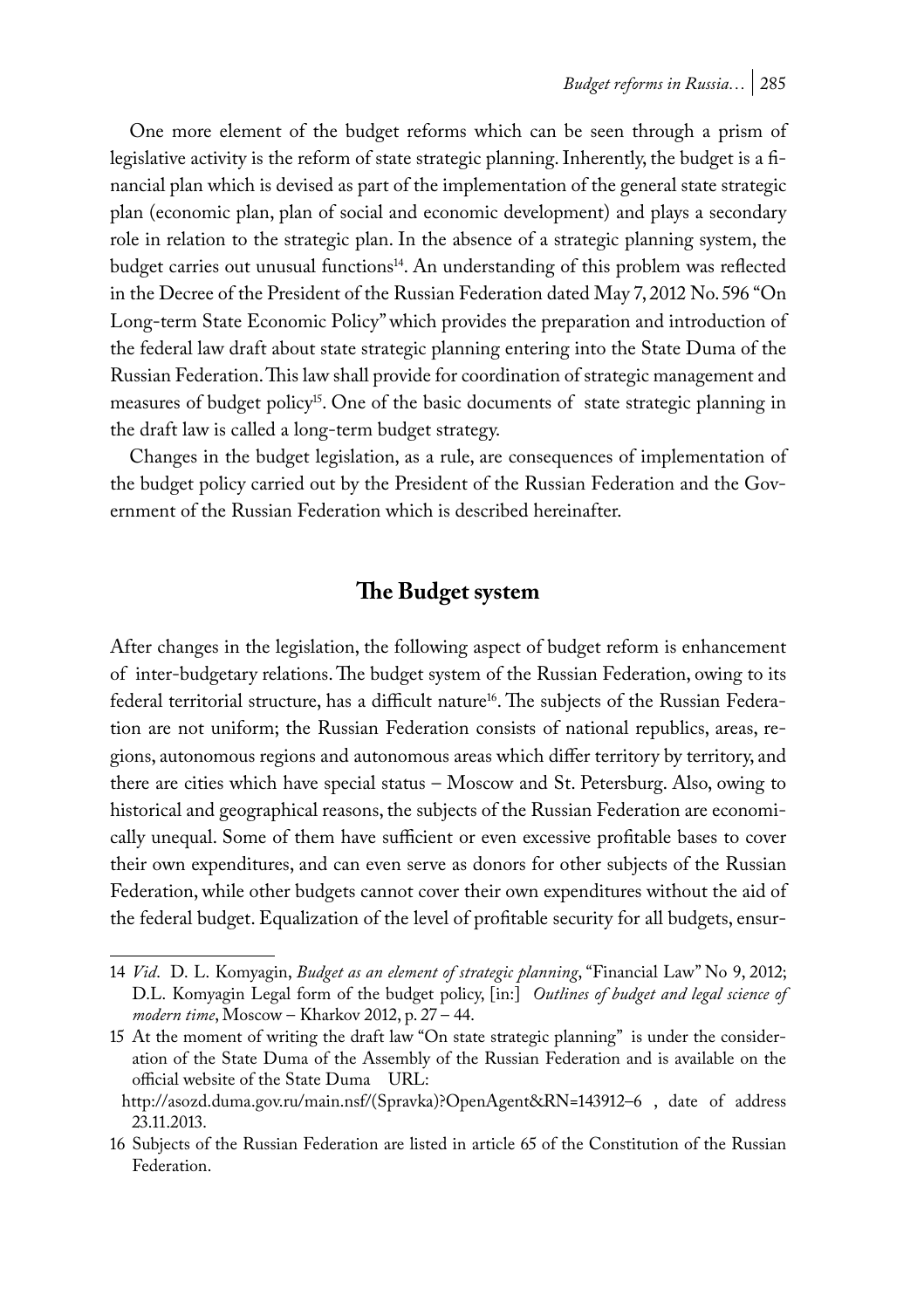ing stability and balance in the budget system as a whole are tasks which are constantly on the agenda. All the above mentioned issues also concern local budgets, which have difficult relations with authorities as subjects of the Russian Federation in the territory where they are located, and with the federal authorities. Besides, the budget system of the Russian Federation includes independent elements: the Pension Fund of the Russian Federation, the Federal Fund of Compulsory Medical Insurance, the Federal Fund of Social Insurance and territorial social funds.

During the Soviet period there was a state budget for the USSR which included the state budgets of the union republics, the union (central) budget and the budget of social insurance. This system had a hierarchical nature and was strictly deficit-free. After the break-up of the Soviet Union, the balance of the budget system was destroyed, and it had to be recreated anew but on the condition of considerably greater independence of each budget than in the USSR<sup>17</sup>.

The experience of the reform of inter-budgetary relations in the Russian Federation represents a valuable source of information for such activity and was reflected in the following program documents:

For the period from 1999 to 2001 - in the Concept of reforming inter-budgetary relations in the Russian Federation in 1999 – 2001, the order of the Government of the Russian Federation dated July 30, 1998 No. 862 was approved. This document marked the transition from individual coordination of financial assistance for the subjects of the Russian Federation to unified rules for its distribution. Work on the fixing of account powers for each level of the budget system was begun.

For the period from 2002 to 2005 – in the Program of budget federalism development in the Russian Federation for the period till 2005, approved by the order of the Government of the Russian Federation dated August 15, 2001 No. 584. During this period, reform was concentrated on elimination of the contradiction between the high decentralization of budget resources and excessive centralization of tax and budget powers. The incompleteness of local self-government formation was noted. In the course of the program's implementation, the differentiation of account powers between the federal authority, regions and regional authorities was completed. The practice of federal powers delegation to the subjects of the Russian Federation and municipalities was considerably reduced without provision of adequate resources for their financial coverage.

For the period from 2006 to 2008 — in the Concept of increasing the efficiency of inter-budgetary relations and management of the quality of public and municipal finances in 2006–2008, approved by the order of the Government of the Russian Federation

<sup>17</sup> *Vid*. D. L. Komyagin, *System of the Budget Law Principles (Russian Legislation and Scientific Dogmatics)* "Reforms and Law" No. 4, 2012; D. L. Komyagin, *Budget Law in Russia: Budget Structure and Budget System*, "Public Legal Investigations" No. 3/4, 2011, p. 115–135.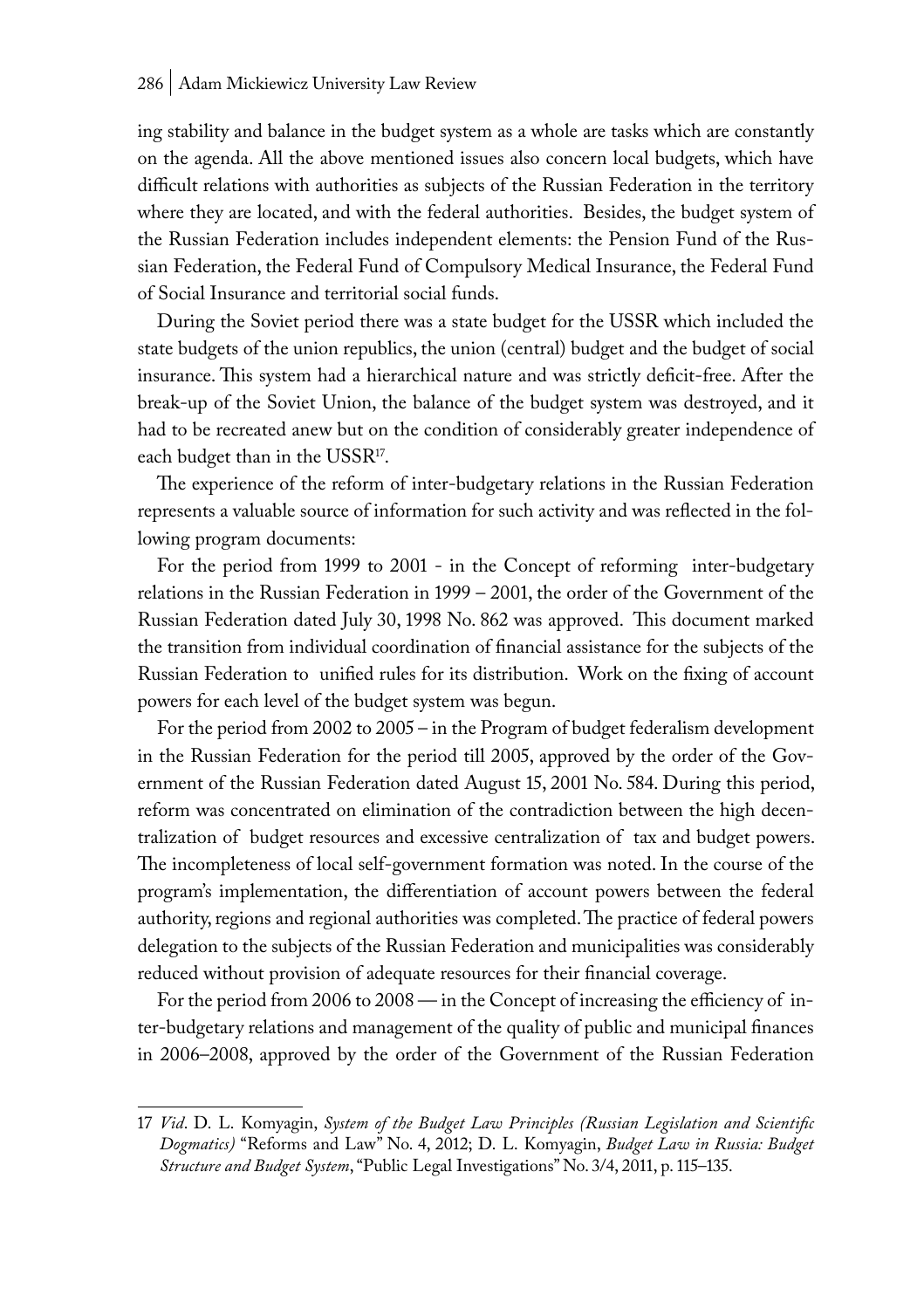dated April 3, 2006 No. 467-r. During this period there was a further improvement in the quality of management of public finances and the efficiency of budget expenditures.

It is significant that for this and the following periods the inter-budgetary relations were reformed together with the budgetary process. Such integration happened within the Concept of reforming the budgetary process in 2004–2006, approved by the order of the Government of the Russian Federation dated May 22, 2004 No. 249 "On Measures for Productivity Increase of the Budget Expenditures". Reforms were implemented at federal, regional and local levels.

For the period from 2010 to 2013 – in the Concept of the inter-budgetary relations and organization of the budgetary process in the subjects of the Russian Federation and municipalities till 2013, approved by the order of the Government of the Russian Federation dated August 8, 2009 No. 1123-r. It is obvious from the title of this program document that reform "went down" to the sub-federal level, enhancing the rendering of services by public authorities.

The listed program documents formed the basis for adoption of regional documents. Also, the development of the Russian code of best practice for the subjects of the Russian Federation and municipalities was commenced in the sphere of regional and municipal financial management, which includes the most efficient tools for regional and municipal financial management. The reforms were based not only on the Russian experience, but also the experience of different countries with both federal and unitary state structures and both Romano-Germanic and Anglo-Saxon legal systems. The experiences of the following countries were studied: Austria, Australia, India, Canada, Argentina, Mexico, the USA, Belgium, Germany, Switzerland, France, Italy, Spain, Denmark, Norway, Sweden, the countries of Central and Eastern Europe, Great Britain, Japan and New Zealand<sup>18</sup>.

## **The budgetary process**

One more aspect of the budget reforms can be seen in the changes to the budgetary process. Reform of the budgetary process was mainly concentrated on increasing the efficiency (productivity, parsimony) of budget expenditures, and also the enhancement of budget planning. Within the reforms of the budgetary process, the following new instruments of budget planning appeared: account liabilities, target programs, sovereign funds; reorganisation of budget classification and a transition to a three-year budget. The experience of reforming the budgetary process was also based on processing the best world practices, taking into account domestic conditions, and this is reflected in the following program documents:

<sup>18</sup> See official site of the Ministry of Finance of Russia http://www.minfin.ru/ru/budget/regions/ best\_practices/.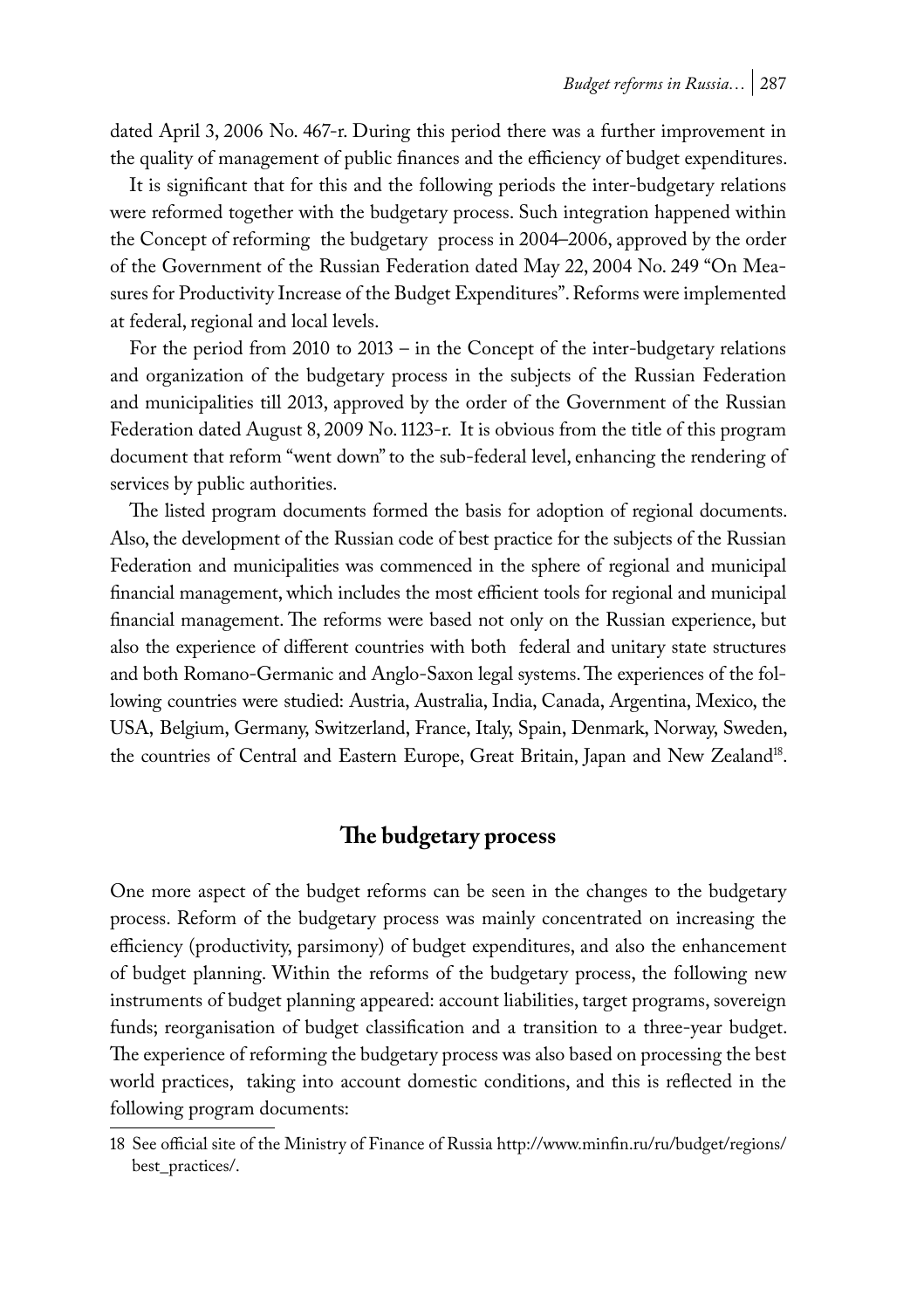The concept of a single treasurer account was approved by the order of the Government of the Russian Federation dated January 23, 2000 No. 107-r. This document is connected with the creation of a single treasurer account for budgets.

The above mentioned concept of reforming the budgetary process covered the period 2004–2006.

The program of the Government of the Russian Federation for increasing the efficiency of budget expenditures for the period till 2012, was approved by the order of the Government of the Russian Federation dated June 30, 2010 No. 1101-r. Based on the achieved level of budget management, more complex tasks are set: coordination of strategic planning with budget planning, use of all tools (budget, tax, customs, tariffs, etc.) applied to the goal of achievement of state policy.

The concepts of the creation and development of the state integrated information system of public finance management - "Electronic budget" - was approved by the order of the Government of the Russian Federation dated July 20, 2011 No. 1275-r within which the creation of the "Electronic budget" system is ongoing.

### **Historical budget reforms**

Modern budget reform is a continuation of the long evolution of the budget in Russia. Every time a reform of the public finances has happened in Russia, it was a reaction to external challenges, a kind of adaptation to changing conditions.

Noticeable budget reforms in Russia can be tracked from Peter the Great's era. In 1708 the territorial structure of Russia was changed  $-$  it was divided into provinces<sup>19</sup> headed by a Governor-General, and in 1717 new central authorities were founded to replace a mixed system of orders: nine boards, three of which were engaged in finance. A share of state expenditures for the army, fleet, and diplomacy was assigned to each province. For this purpose the revenues and expenditures were centralized at the level of governors, that is, the revenues collected in provinces were directly used there<sup>20</sup>. It was probably an attempt to achieve fiscal unity at the regional level, "to merge state revenues and expenditures"<sup>21</sup>. State lists were drawn up but this activity was not systematic. Peter's reforms can be as an extensive modernization, initiated by military requirements.

The problems of the unity of the state list (budget) were resolved during the following significant reforms dated 1801 - 1811<sup>22</sup>. In 1802, the Cabinets of ministers and ministries were founded, among which there was a Ministry of Finance, which had to, inter alia,

<sup>19</sup> Originally there were 8 very big provinces.

<sup>20</sup> N.A. Sinitsyn, *Budget Law of Pre-revolutionary Russia*, Moscow 1998, p. 18.

<sup>21</sup> *Vid*. O. V. Boltinova, *Budget Law*, Moscow 2013.

<sup>22</sup> N.A. Sinitsyn, o*p.cit.* p. 20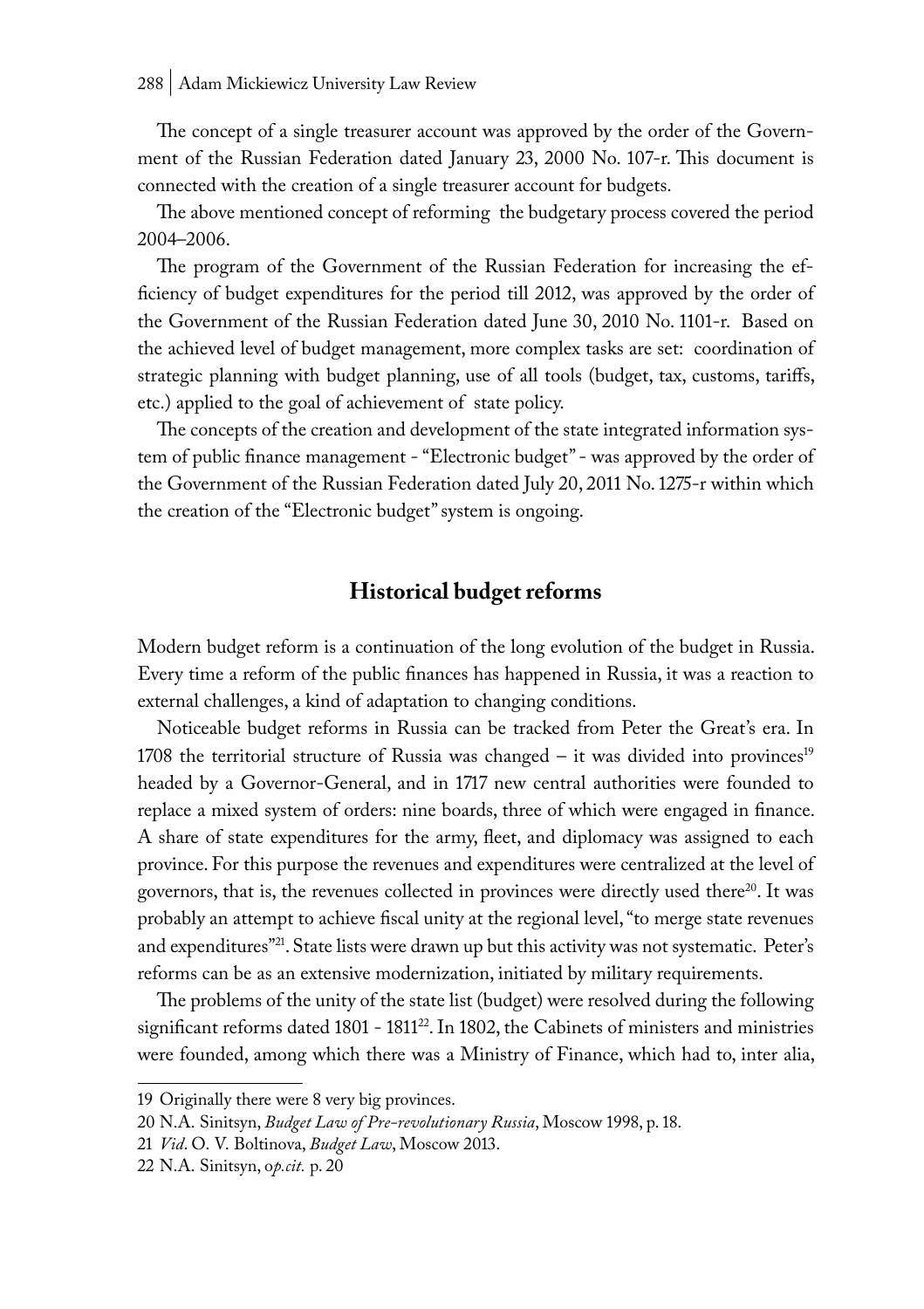regularly prepare the state list of revenues and expenditures. This reform is connected with the name of the outstanding statesman of that era, Mikhail Mikhaylovich Speransky, who created such a written monument as the 'Plan of Finance' representing the plan of state transformations in the financial sphere.

Budget rules, fiscal unity and the publicising of the budget appeared in Russia along with the extensive state transformations in approximately 1862. The budget reform of this period is connected with the name of the state controller, Valerian Alekseevich Tatarinov. The commission headed by him developed the Rules for preparation, consideration, approval and execution of the state list and financial estimates of the ministries and general departments, approved in 1862. The decision on the general publicising of the state list of revenues and expenditures was made in the same year. The plan of financial system transformations developed by Tatarinov included control of the strict execution of state estimates and achievement of fiscal unity. For this, all state revenues were concentrated in public cash offices, from where the expenditures were incurred<sup>23</sup>.

The next period of significant changes in the budgeting of Russia also passed within the general reform of the state system. In 1906, the first representative institution was elected: the State Duma having legislative powers. The State Duma was entrusted with the powers to discuss and approve budget items (except for military and some other expenditures). From this moment the budget in Russia should be referred to as 'the budget' rather than the state list of revenues and expenditures.

During the Soviet period of budget development a new element was added to the results of the previous reforms: the budget's inclusion into the system of state planning. The ratio of state planning and market competition can be evaluated differently in economic terms. However, it is impossible to deny the nature of planning, that the budget itself is a plan of financial activity of the state (public legal education). The USSR state budget was based on indicators of the economic plan which were annually approved and had natural expression. Budgetary and economic planning represented two closely connected and mutually causal processes which proceeded at the same time. From 1956 discussion and approval of the economic plan and the budget took place at one of the sessions of the USSR Supreme Council<sup>24</sup>. It was possible to predict that there would be a process of state strategic planning and a budgetary process to which the procedures of public procurements were integrated.

<sup>23</sup> A.A. Yalbulganov, *State Controller and the Reform of Financial Control in Russia (1850 - 1860)*, "Public Financial Control in Russia: History, Theory, Practice" Kursk 2006, p. 6; Y. V. Ginzburg, *Legal Status of Province Treasuries in the Second Half of the 19th Century – Beginning of the 20th Century*, "Financial Law", No. 11, 2009.

<sup>24</sup> V. V. Bescherevnykh, *Development of the Soviet Budget Law*, Moscow 1960, p. 6.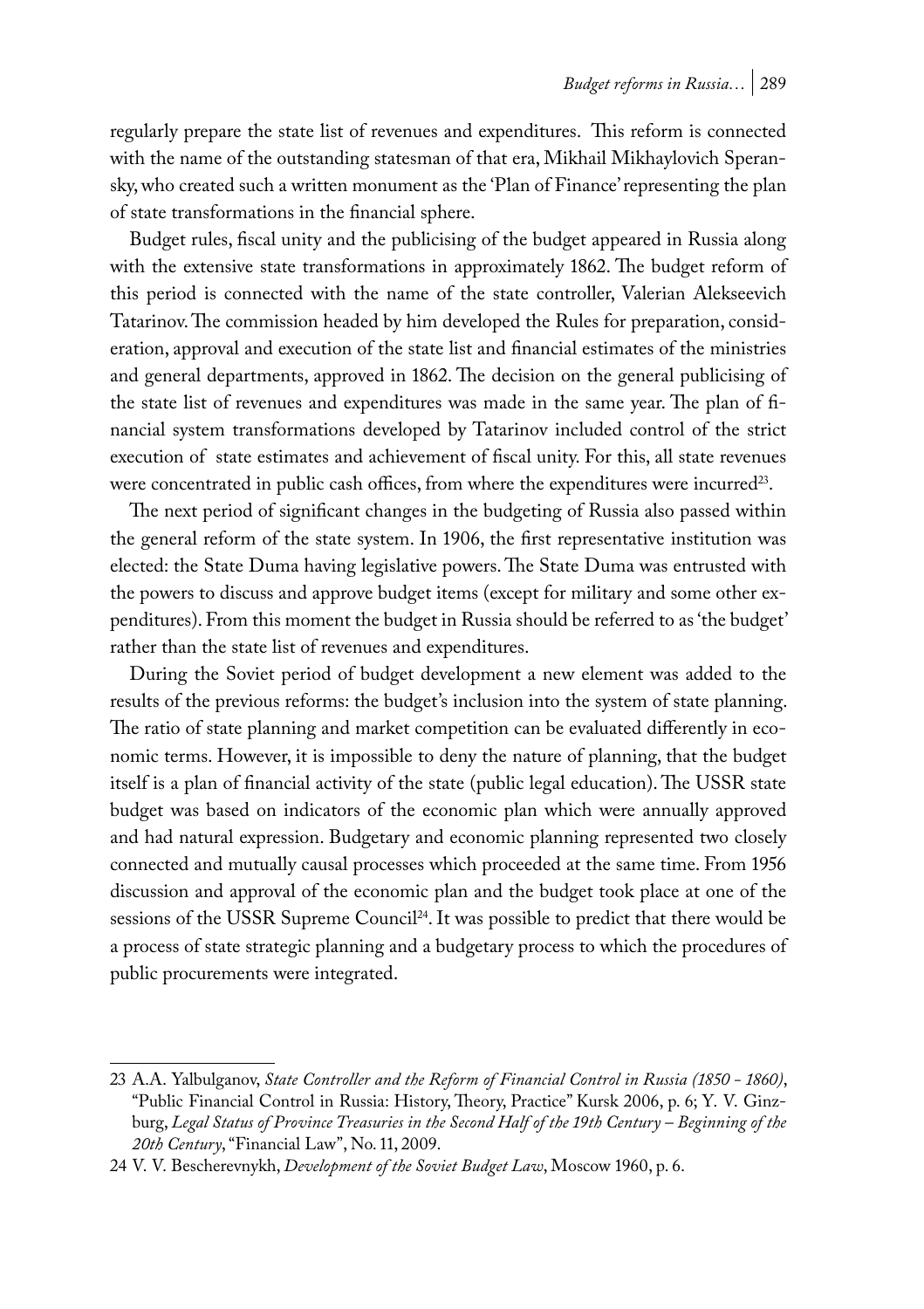## **Stages of the modern reforms.**

During the post-Soviet period, budget reform was subdivided into several chronologically consecutive stages connected with the achievement of different purposes.

Originally, after the period of general disorder of public management and financial economics connected with the revolutionary transformation of the state system (after 1991), there was a purpose to establish an elementary order or to reconstitute the system of public finances. It was necessary to considerably reduce budget deficits, to order the budgetary process, to balance the budget system and to regulate inter-budgetary relations. These problems were solved by the adoption of necessary laws and regulatory acts concerning budgetary relations, by the approval of the principle of fiscal unity and the creation of an infrastructure for bodies of the Federal Treasury<sup>25</sup>. It is possible to say that the first stage of the budget reform came to an end in 2000 after the entry into force of the general financial law: the Budget Code of the Russian Federation accepted two years earlier in 1998. The BC RF was the foundation on which it was possible to continue with further development.

The BC RF approved the general principles of the budget system and the organization of the budgetary process including the principles of fiscal unity. It is necessary to mention fiscal unity separately, owing to its value as a basis for any budget activity.

The principle of fiscal unity is determined today in article 38.2 of the BC RF and means the entry of all receipts and all payments from a single budget account. Fiscal unity in the Russian Federation is expressed today in the existence of a single account for each budget in the budget system opened in the Bank of Russia. The revenues from all budgets in the budget system are originally credited to a single account of the Federal Treasury and then they are distributed into single budget accounts.

Fiscal unity reflects the constitutional principle of state unity in the budgetary process. World practice confirms the need for fiscal unity. The following main advantages can be referred to:

- up-to-date (daily) information on the condition of state cash (accounts) available to the government;
- available information on the movement of the funds of budget accounts, reliable knowledge of the amount of budget revenues received during any period, and, for a federal state - the amount of revenue entered for future budgets;

<sup>25</sup> Today, the Federal Treasury is an independent federal service, at the moment of creation and until the administrative reform in the Russian Federation in 2004 the General Department of Federal Treasury was a structural subdivision of the Ministry of Finance and led the system of bodies of the Federal Treasury by the subjects of the Russian Federation, cities and city districts.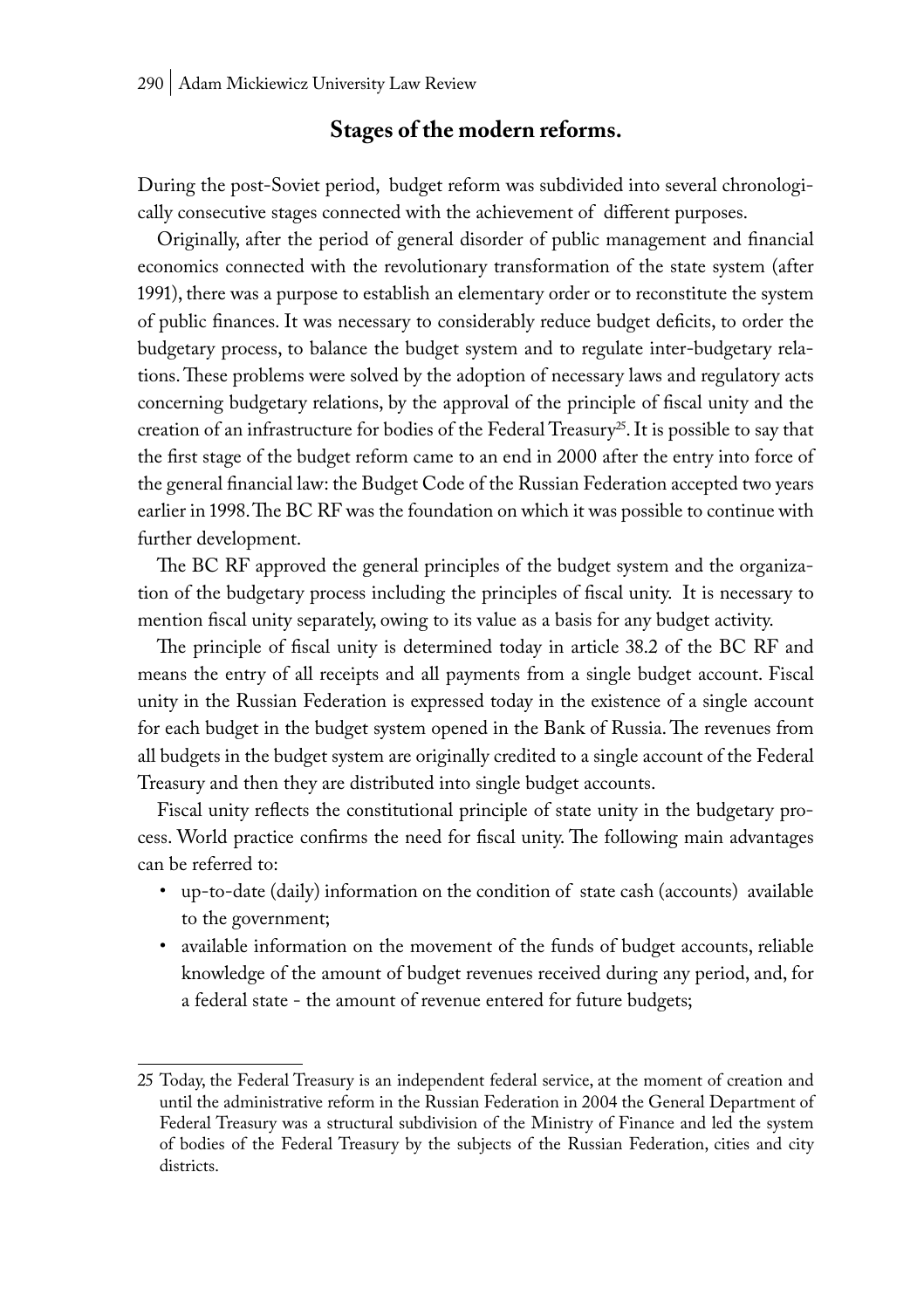- possibility of the government to predict cash flow in advance while executing the budget;
- complete transparency of financial flows arising while executing the budget.

The principle of fiscal unity began to be implemented in our country in the 19th century for the purposes of "greater safety of money and correctness of their issue" as "the less cash the less cases of plundering"26. I.Kh. Ozerov considered three stages for establishing fiscal unity<sup>27</sup>. The first stage is characterized by the creation of cash offices for the collection of revenues and expenditures in separate departments; the second stage is the centralization of all cash offices in one department: the Ministry of Finance; the third stage (the most perfect) is the creation of a banking system for the state's cash offices<sup>28</sup>. Development of the cash structure in imperial Russia stopped at the second stage, that is, on centralization of all cash offices in a single department.

In the early 1990s in Russia, public finances actually moved out of governmental control, mainly because of the destruction of fiscal unity. After abolition of the USSR State Bank, the execution of the state budget was made through numerous commercial banks via settlement accounts opened by the budgetary organizations independently. The consequence of such decentralization was the absolute non-transparency of the budget's execution and many abuses regularly leading to non-execution of the planned expenditures.

The scheme for budget execution was such that when transferring funds to the bank accounts of budget beneficiaries at the beginning of a year (or in process of the revenue receipt), the Ministry of Finance of Russia no longer had access to these funds. As a result the financial body was forced to take credit from commercial banks to cover the cash rupture while executing the budget. Such credit generated enormous debts payable by the state. At the same time, budgetary loans were widely granted, and these loans were reflected in the public debt for many years. At the same time, certain beneficiaries of budget funds, taking advantage of newly granted freedoms, allocated these funds not to the stated purposes and "forgot" to pay according to the concluded agreements. As a result, huge debts appeared which turned into judgments of recovery of these amounts from the budget.

Today, the condition of public finances in the Russian Federation essentially differs from the situation described above: fiscal unity is fully implemented, budget funds are

<sup>26</sup> *On transformation of State control and certain parts of financial administration in Russia*, [in:] "Maritime Collected Articles" No. 12, 1859, p. 2.

<sup>27</sup> *Vid*. I.Kh. Ozerov, *Financial Law: Course of lectures given at the Moscow University*, Moscow 1905, p. 38.

<sup>28</sup> *Vid*. *ibidem*.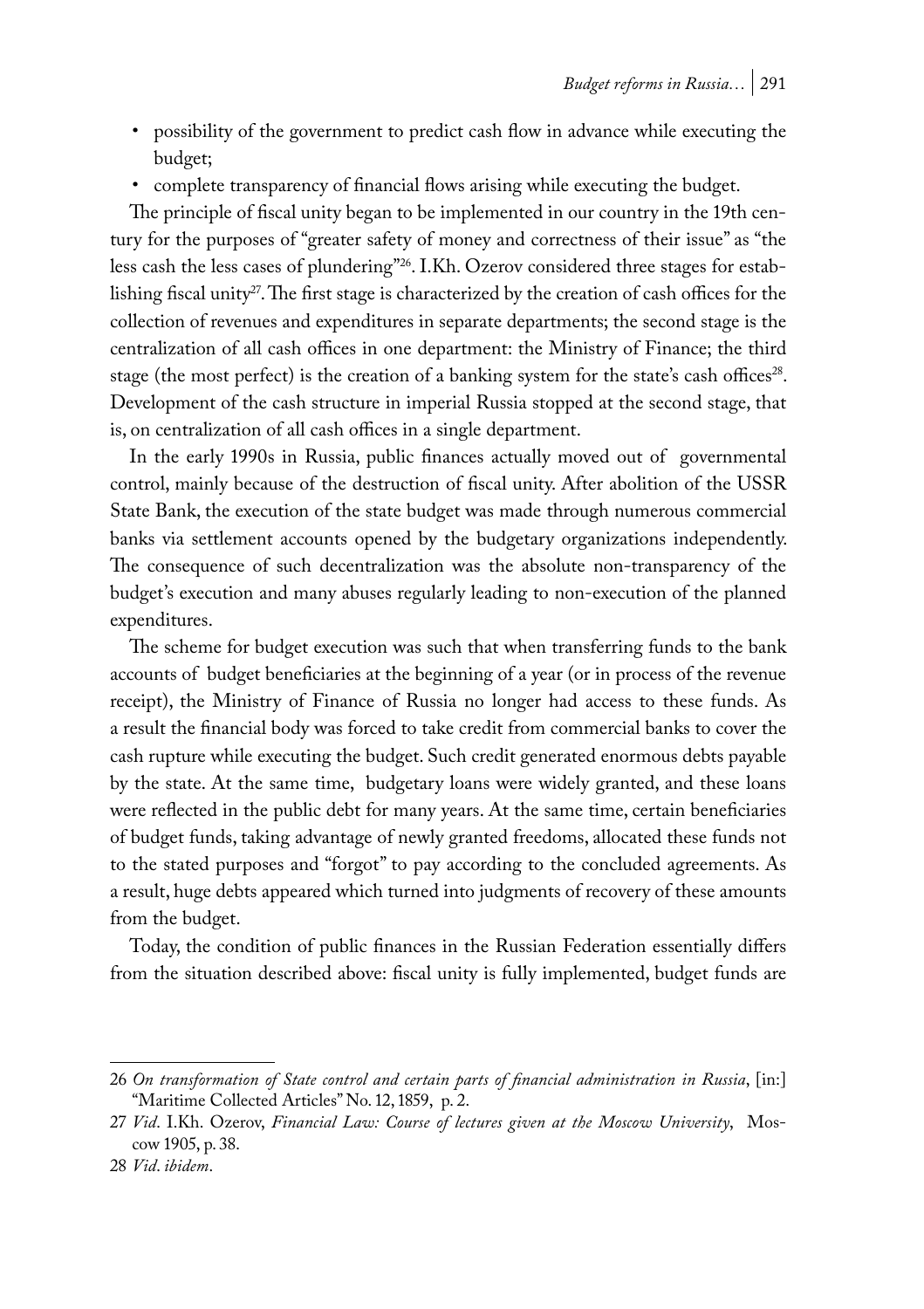transparent and under control throughout the whole budgetary cycle, and the most modern technologies are used in the budgetary process<sup>29</sup>.

After reconstruction of the Federal Treasury, the establishment of fiscal unity and acceptance of the BC RF, it is necessary to refer to the confirmation of liabilities of public and legal institutions (of the Russian Federation, subjects of the Russian Federation, municipalities) with their financial opportunities.

The third stage is transition to medium-term budget planning; reporting of the financial position of the state based on an accrual method; implementation of procedures of internal control and audit, reorganization of the budget sector, program budget<sup>30</sup>.

In general it is necessary to note that all the reforms carried out in Russia (after Peter the Great) differed in terms of depth and thoroughness. There was a clear vision of goals and objectives, preliminary studying of the best practices of other countries, subsequent adoption of laws and carrying out of the planned transformations based on these laws<sup>31</sup>. Thanks to such an approach, the main results of the reforms did not disappear completely during social cataclysms and the stage of higher level organization followed after a short-term period of disruption of public finances .

The striking example here is the principle of fiscal unity. In 1862 the decision on fiscal unity was made, and then execution of the state budget was transferred to the State Bank. The revolutionary events in 1917 caused chaos in the financial sphere. However, in just approximately ten years (1927 - 1928) the decision on the creation of the RSFSR State Bank was made, the principle of fiscal unity was approved by law, and its implementation was assigned to the State Bank instead of financial bodies. The principle of fiscal unity was consistently and strictly implemented up to 1991. The following social and economic shock (in the 1990s), was characterized by disruption of the public finances and abolition of the budget on a single account. However, in approximately ten years fiscal unity was approved by law (BC RF) and was implemented using the most up-to-date technologies. While executing the budget, fiscal powers are divided between the Central Bank of the Russian Federation and the Federal Treasury which today is becoming a full participant in a single payment system of the Bank of Russia<sup>32</sup>.

Generally, the budget reforms in Russia are the answers to the challenges of the time. They are based on studying the best world practices, but as a result the Russian Federation has a particular, and unique course of development.

<sup>29</sup> On Fiscal Unity in Russia *vid*. D.L. Komyagin, *The Principle of Fiscal Unity: Experience of Comparative and Legal Research,* "Administrative and Financial law" vol. 1, 2007.

<sup>30</sup> T.G. Nesterenko, *Prerequisites and General Directions of the Budget Reform in the Russian Federation*, "Reforms and Law" No. 1, 2007.

<sup>31</sup> N.A.Sinitsyn, *op.cit.*, p. 48.

<sup>32</sup> Concepts of payment system development of the Bank of Russia for the period till 2015 was approved by the decision of the Board of Directors of the Central Bank of the Russian Federation on 16.07.2010.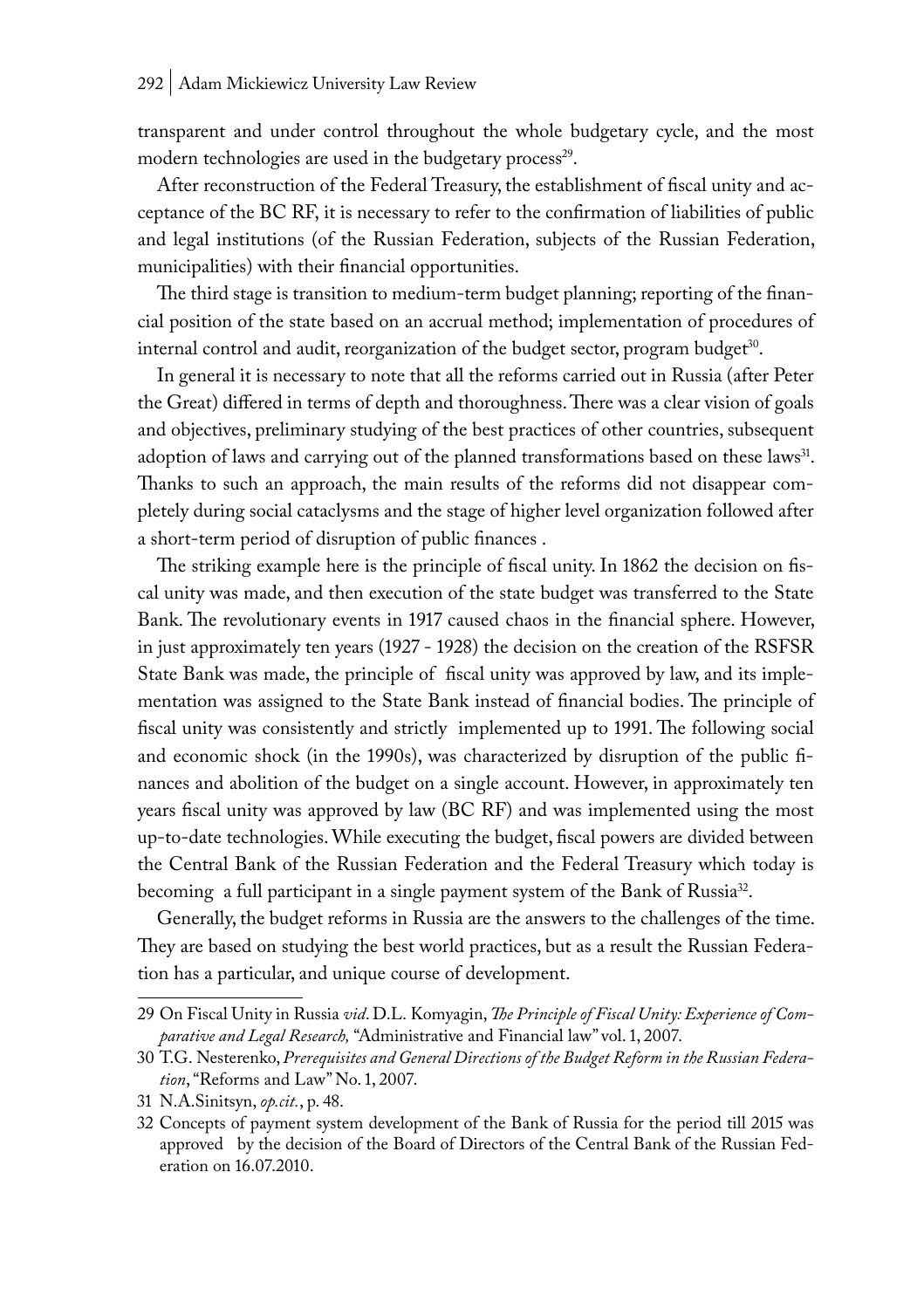#### **SUMMARY**

#### **Budget reforms in Russia: results and perspectives**

The article covers budget reforms in Russia which have been taking place since 1991. It presents both a mutli-perspective and retrospective glance at the modern reforms, and their continuity with regard to other Russian reforms from the historical past is discovered. Changes in the Russian legislation regulating budgetary relations and changes to inter-budgetary relations and the budgetary process are analyzed in details. The article contains a review of program documents describing the course of reform and a prediction of future changes.

Keywords: Public finance, budget, budget reform, budgetary process, budget system, inter-budgetary relations